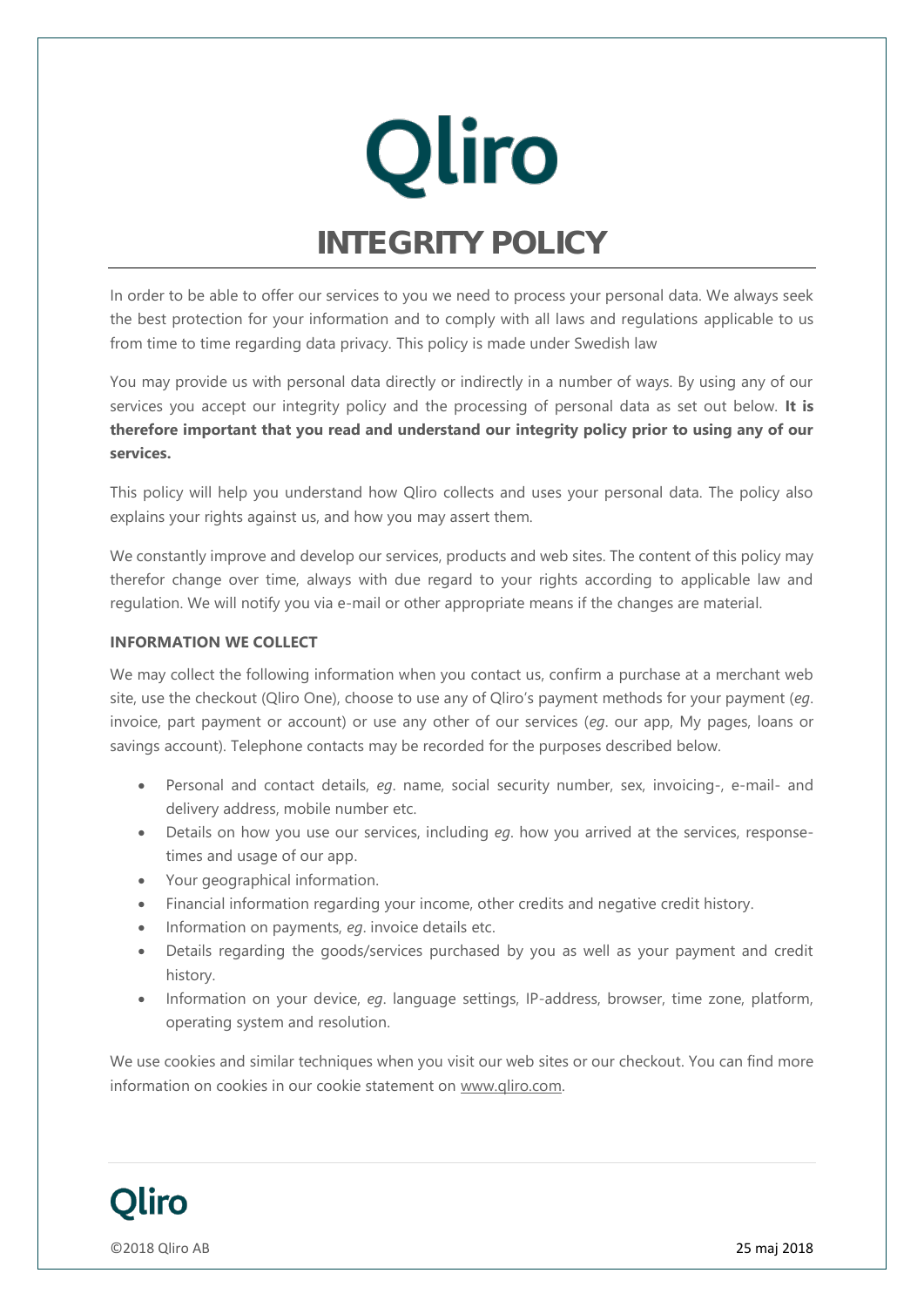### **HOW DO WE USE YOUR INFORMATION?**

The information you provide to us is typically necessary in order for us to enter into an agreement whereas other information that we collect from you or others often is required for other purposes. Our services are digital and therefor many decisions are made automatically based on such information. The following section outlines the reasons for our processing of your personal data as well as when decisions are made automatically. Qliro only processes your information to the extent we are legally entitled to do so. The legal basis for such processing is typically to perform our contract, or some other basis which is considered legitimate according to law.

## *To communicate with you*

We have a legitimate interest to use the information to do customer satisfaction surveys and to send information and marketing regarding the services you use as well as other services offered by us, *eg*. by way of SMS, e-mail or regular post. We want to be relevant in our communication and therefore we adapt the communication to your profile. You may always request to be removed from all or some of such send-outs by contacting customer services (see below).

## *To perform, offer and improve our services*

We use the information we collect to perform, offer and improve our services. In order to perform our contractual obligations to you to we need to (i) verify your identity as well as your personal- and contact details, (ii) administer the service you are using and your purchase, *eg*. a payment or provide you with information that you have requested from us regarding a product or service or otherwise perform our obligations to you, and (iii) ensure that content is presented the right way to you and the device you are using.

Our contractual obligations to you and other legitimate interests is the basis for our customer analysis and to administer our services, *eg*. troubleshooting, testing and statistical purposes. Our legitimate interests and legal obligations requires us to use your information to manage and analyse risk and to prevent fraud, *eg*. that an unauthorised person makes a purchase using your name.

We also need your information to determine what payment methods and other services we are able to offer to you, *eg*. by internal and external credit assessments, as well as for risk management and to prevent abuse of our services so we can keep them safe to use for you. We do this to comply with applicable law and regulation and to perform our obligations in our agreement with you.

In order to do this in an efficient and secure manner, and to be able to revert expediently and in a correct way, we sometimes make decisions automatically (*ie*. without direct interaction from any of our employees) based on such information. This notwithstanding and if you disagree with any such decision, you may still request a manual review.

Sometimes we are under a legal obligation to process your information. This is the case *eg.* to prevent money laundering, to comply with capital adequacy requirements and accounting rules. Additionally, we have a legitimate interest to use your information for general business development, *eg*. to develop products and applications.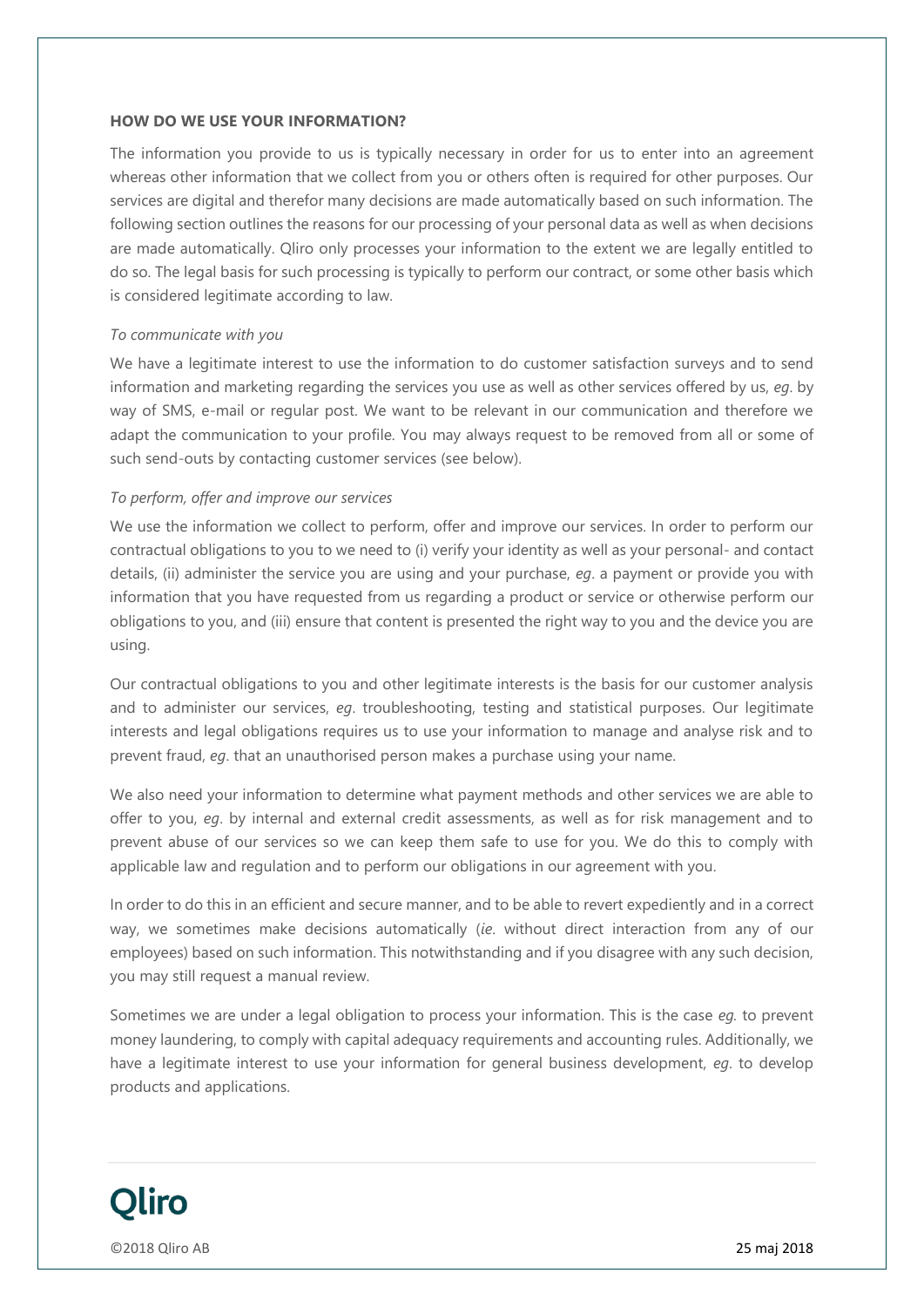## **WHO MAY ACCESS YOUR INFORMATION?**

Qliro does not sell your information to other parties but we still need to share information with third parties as further set out below. When doing so we always take all reasonable technical, legal and organisational measures to ensure that your data is treated securely and with an adequate level of protection.

## *Merchants*

The merchant selling the product or service that you purchase will receive such part of your information which is necessary to perform and administer your purchase, and to manage disputes. Such information will be processed by the merchant in accordance with the merchant's own data privacy guidelines.

## *Credit reference agencies and similar providers*

We need to share and collect certain information from and with credit reference agencies and similar providers in order to assess your credit worthiness as well as to confirm you identity and address.

## *Suppliers and subcontractors*

Certain suppliers and subcontractors (*eg*. financing partners, e-mail-, printing and logistical companies) may need access to parts of your information in order for us to perform our contractual obligations to you, and for the other purposes set out in this policy.

## *Government bodies*

Certain authorities, *eg*. tax agencies and the Police, require us to share information. An example of when we are legally obliged to share information is to prevent money laundering and terrorist financing.

#### *Disposals*

If Qliro purchases or sells assets or businesses, or if Qliro itself (or parts thereof) is sold, the buyer or seller (as applicable) may get access to your information.

# **WHERE DO WE STORE YOUR INFORMATION?**

All information collected by us is generally stored within EU/EEA, however sometimes information is stored by us or our suppliers or subcontractors outside of EU/EEA. In those cases, we will apply such security measures which are in compliance with applicable law to ensure a secure transfer of data. This means that your information will be managed in a secure manner also in these cases, and in line with the level protection which apply within EU/EEA.

# **FOR HOW LONG DO WE PROCESS YOUR INFORMATION?**

We will only process your information for as long as we are required to do so according to law or have a legitimate interest to do so, or to the extent required to perform our contractual obligations to you.